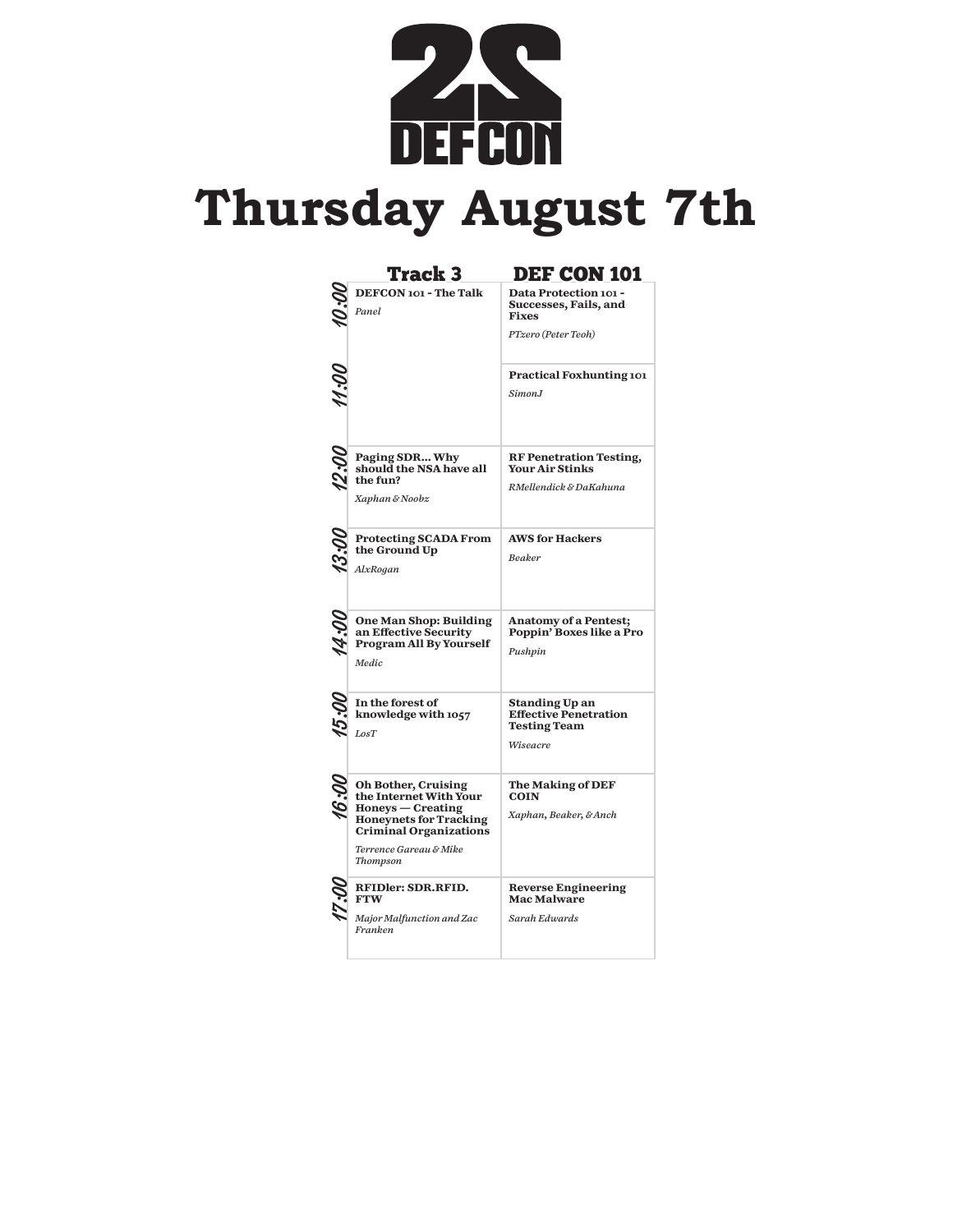*Zoz*

## **Saturday August 9th Penn & Teller Track 1 Track 7**<br>The Cavalry Year[0] & a Hack All The Things: 20 Hackin The Cavalry Year[0] & a<br>
Path Forward for Public<br>
Safety **Path Forward for Public**  *Joshua Corman & Nicholas J Percoco*  **Hack All The Things: 20 Devices in 45 Minutes**  *CJ Heres, Amir Etemadieh, Mike Baker, & Hans Nielsen*  **Hackin** in Disr **Destru**  $Christia$ *Jeff "r3plicant" Tully & Peter Hefley* **Mass Scanning the Internet: Tips, Tricks, Results**  *Robert Graham, Paul McMillan, & Dan Tentler* **12.02** Don't Fuck it Up! **The Internet of Fails: Where IoT Has Gone Wrong and How We're Making It Right**  *Mark Stanislav & Zach Lanier* Girl... **Interru** *Maggie J* **I Hunt TR-069 Admins: Pwning ISPs Like a Boss**  *Shahar Tal*  12:00**Summary of Attacks Against BIOS and Secure Boot**  *Yuriy Bulygin, Oleksandr Bazhaniuk , Andrew Furtak & John Loucaides*  **Logging ALL THE THINGS Without All The Cost With Open Source Big Data Tools </ buzzwords>** *Zack Fasel* **Cyberhijacking Airplanes: Truth or Fiction?**  *Dr. Phil P Polly* **Don't DDoS Me Bro: Practical DDoS Defense**  *Blake Self & Shawn "cisc0ninja" Burrell* **13:50 Secure Random by Default**<br>  $\sum_{\text{Dan Kaminsky}}$ **Default**  *Dan Kaminsky* **PropLANE: Kind of keeping the NSA from watching you pee**  *Rob Bathurst, Russ Rogers, Mark Carey, & Ryan Clarke* **Just Wh Ordere**  $Scott$  *Erve Merdinge* **Secure Because Math: A Deep Dive On Machine Learning-Based Monitoring**  *Alex Pinto*  **NinjaTV - Increasing Your Smart TV's IQ Without Bricking It**  *Felix Leder* **Masquerade: How a Helpful Man-in-the-Middle Can Help You Evade Monitoring**  *Ryan Lackey, Marc Rogers, & theGrugq* Advanced Red Teaming:<br> **All Your Badges Are**<br> **Belong To Us All Your Badges Are Belong To Us** *Eric Smith & Josh Perrymon* **A Survey of Remote Automotive Attack Surfaces**  *Charlie Miller & Chris Valasek*  Impost<sub>o</sub> **Tor Me**  $Charlie$  *V* **VoIP Wars: Attack of the Cisco Phones**  *Fatih Ozavci*  Check<sup>'</sup> **Fingerprints: Cloning the Strong Set**   $Richard$ *Swanson (Lachesis)* **16:00** Manna from Heaven:<br> **16:00** Improving the state<br> **16:00** of wireless rogue AP **Improving the state of wireless rogue AP attacks**  *Dominic White & Ian de Villiers*  **Learn how to control every room at a luxury hotel remotely: the dangers of insecure home automation deployment**  *Jesus Molina* Panel: **Year in** Libertie *Kurt Opsahl, Nate Cardozo, Mark Jaycox, Yan Zhu, & Eva Galperin*  **Abusing Software Defined Networks**  *Gregory Pickett* **Raspberry MoCA - A recipe for compromise**  *Andrew Hunt* **Attacking the Internet of Things using Time**  *Paul McMillan* **Getting Windows to Play with Itself: A Hacker's Guide to Windows API Abuse**  *Brady Bloxham* **Old Ske Porn F** *Major Malfunction* **Panel — Surveillance on the Silver Screen- Fact or Fiction?**  *Nicole Ozer, Kevin Bankston,*

14:00

| rack 2                                                  | <b>Track 3</b>                                                                                                    | Track 4                                                                                                                                   |  |
|---------------------------------------------------------|-------------------------------------------------------------------------------------------------------------------|-------------------------------------------------------------------------------------------------------------------------------------------|--|
| <b>g 911: Adventures</b><br>uption,<br>ction, and Death | <b>Mass Scanning the</b><br>Internet: Tips, Tricks,<br><b>Results</b>                                             | <b>Screw Becoming A</b><br><b>PentesterWhen I Grow</b><br>Up I Want To Be A Bug<br><b>Bounty Hunter!</b>                                  |  |
| n "quaddi" Dameff,<br>licant" Tully & Peter             | Robert Graham, Paul<br>McMillan, & Dan Tentler                                                                    | Jake Kouns & Carsten Eiram                                                                                                                |  |
| Fault-<br>ıpted.                                        | I Hunt TR-069 Admins:<br><b>Pwning ISPs Like a Boss</b>                                                           | <b>Bug Bounty Programs</b><br><b>Evolution</b>                                                                                            |  |
| aurequi                                                 | Shahar Tal                                                                                                        | Nir Valtman                                                                                                                               |  |
| ıijacking<br>nes: Truth or<br>i?                        | Don't DDoS Me Bro:<br><b>Practical DDoS Defense</b>                                                               | <b>How to Disclose an</b><br><b>Exploit Without Getting</b><br>in Trouble                                                                 |  |
| Polstra & Captain                                       | Blake Self& Shawn<br>"cisconinja" Burrell                                                                         | Jim Denaro & Tod Beardsley                                                                                                                |  |
| hat The Doctor<br>:d?<br>≀en & Shawn<br>er              | <b>Secure Because Math: A</b><br>Deep Dive On Machine<br><b>Learning-Based</b><br><b>Monitoring</b><br>Alex Pinto | <b>Instrumenting Point-</b><br>of-Sale Malware:<br>A Case Study in<br>Communicating<br><b>Malware Analysis More</b><br><b>Effectively</b> |  |
|                                                         |                                                                                                                   | Wesley McGrew                                                                                                                             |  |
|                                                         | <b>Masquerade: How a</b><br><b>Helpful Man-in-the-</b><br><b>Middle Can Help You</b><br><b>Evade Monitoring</b>   | The Monkey in the<br>Middle: A pentesters<br>guide to playing in<br>traffic.                                                              |  |
|                                                         | Ryan Lackey, Marc Rogers, &<br>theGrugq                                                                           | Anch (MIKE GUTHRIE)                                                                                                                       |  |
| tor — Polluting<br>tadata                               | <b>VoIP Wars: Attack of the</b><br><b>Cisco Phones</b>                                                            | <b>Detecting Bluetooth</b><br><b>Surveillance Systems</b>                                                                                 |  |
| 7edaa&Mike Larsen                                       | Fatih Ozavci                                                                                                      | Grant Bugher                                                                                                                              |  |
| Your<br>prints: Cloning<br>ong Set                      |                                                                                                                   |                                                                                                                                           |  |
| Klafter (Free) & Eric<br>ı (Lachesis)                   |                                                                                                                   |                                                                                                                                           |  |
| <b>Ask the EFF: The</b><br>Digital Civil<br>es          | <b>Abusing Software</b><br><b>Defined Networks</b><br>Gregory Pickett                                             | <b>Touring the Darkside</b><br>of the Internet. An<br>Introduction to Tor,<br><b>Darknets, and Bitcoin</b>                                |  |
| ahl, Nate Cardozo,<br>ycox, Yan Zhu, & Eva              |                                                                                                                   | Metacortex & Grifter                                                                                                                      |  |
|                                                         | <b>Getting Windows to Play</b><br>with Itself: A Hacker's<br><b>Guide to Windows API</b><br>Abuse                 | <b>DEFCON</b> the Mystery,<br><b>Myth and Legend?</b>                                                                                     |  |
|                                                         | <b>Brady Bloxham</b>                                                                                              |                                                                                                                                           |  |
| ewl Hacking:<br>ree!<br>alfunction                      | <b>Panel — Surveillance on</b><br>the Silver Screen-Fact<br>or Fiction?                                           |                                                                                                                                           |  |
|                                                         | Nicole Ozer, Kevin Bankston,<br>& Timothy Edgar                                                                   |                                                                                                                                           |  |

17:00

18:00





## **Friday August 8th**

|                             | <b>Penn &amp; Teller</b>                                                                                                                       | <b>Track 1</b>                                                                                                                      | <b>Track 2</b>                                                                                                                                          | <b>Track 3</b>                                                                                                                                                                                                                           | <b>DEF CON 101</b>                                                                                                   |
|-----------------------------|------------------------------------------------------------------------------------------------------------------------------------------------|-------------------------------------------------------------------------------------------------------------------------------------|---------------------------------------------------------------------------------------------------------------------------------------------------------|------------------------------------------------------------------------------------------------------------------------------------------------------------------------------------------------------------------------------------------|----------------------------------------------------------------------------------------------------------------------|
| Ò.                          | <b>Welcome &amp; Making of</b><br>the DEF CON Badge<br>Dark Tangent & LosT                                                                     | Saving the Internet (for<br>the Future)<br>Jay Healey                                                                               | <b>Domain Name</b><br><b>Problems and Solutions</b><br>Paul Vixie                                                                                       | <b>Oracle Data Redaction</b><br>is Broken<br>David Litchfield                                                                                                                                                                            | <b>Meddle: Framework for</b><br>piggy-back fuzzing and<br>tool development<br>Geoff McDonald                         |
| Ø.<br>$\blacktriangleright$ | Steganography in<br><b>Commonly Used HF</b><br><b>Radio Protocols</b><br>Paul Drapeau & Brent Dukes                                            | The Only Way to Tell the<br>Truth is in Fiction: The<br>Dynamics of Life in the<br><b>National Security State</b><br>Richard Thieme | Measuring the IQ of<br>your Threat Intelligence<br>feeds<br>Alex Pinto & Kyle Maxwell                                                                   | <b>Abuse of Blind</b><br><b>Automation in Security</b><br><b>Tools</b><br>$Eric(Xlogic X)$ Davisson &<br>Ruben Alejandro (chapo)                                                                                                         | <b>USB</b> for all!<br>Jesse Michael & Mickey<br>Shkatov                                                             |
| ÒÒ.                         | The NSA Playset: RF<br>Retroreflectors<br>Michael Ossmann                                                                                      | <b>How To Get Phone</b><br><b>Companies To Just Say</b><br><b>No To Wiretapping</b><br>Phil Zimmermann                              | <b>Stolen Data Markets</b><br><b>An Economic and</b><br><b>Organizational</b><br><b>Assessment</b><br>Dr. Thomas Holt, Olga<br>Smirnova, & Yi-Ting Chua | <b>From root to</b><br><b>SPECIAL: Pwning IBM</b><br><b>Mainframes</b><br>Philip "Soldier of Fortran"<br>Young<br>The \$env:PATH less<br><b>Traveled is Full of Easy</b><br><b>Privilege Escalation</b><br>Vulns<br>Christopher Campbell | We Wrapped Samba So<br>You Don't Have To<br>Lucas Morris & Michael<br><b>McAtees</b>                                 |
| 00.81                       | Hacking US (and UK,<br>Australia, France, etc.)<br>traffic control systems<br>Cesar Cerrudo                                                    | Detecting and<br>Defending Against a<br><b>Surveillance State</b><br>Robert Rowley                                                  | PoS Attacking the<br><b>Traveling Salesman</b><br>Alex Zacharis & Tsagkarakis<br>Nikolaos                                                               | Bypass firewalls,<br>application white lists,<br>secure remote desktops<br>under 20 seconds<br>Zoltán Balázs                                                                                                                             | Investigating<br><b>PowerShell Attacks</b><br>Ryan Kazanciyan & Matt<br>Hastings                                     |
| 14:00                       | <b>What the Watchers</b><br>See: Eavesdropping<br>on Municipal Mesh<br><b>Cameras for Giggles (or</b><br>Pure Evil)<br>Dustin Hoffman & Thomas | <b>Hacking the FBI: How</b><br>& Why to Liberate<br><b>Government Records</b><br>Ryan Noah Shapiro                                  | <b>DefCon Comedy Jam</b><br>Part VII, Is This The<br><b>One With The Whales?</b><br>Panel                                                               | <b>Extreme Privilege</b><br><b>Escalation On Windows</b><br>8/UEFI System<br>Corey Kallenberg & Xeno<br>Kovah                                                                                                                            | <b>Client-Side HTTP</b><br><b>Cookie Security: Attack</b><br>and Defense<br>David Wyde                               |
| Öб.                         | $(TK)$ Kinsey<br>Am I Being Spied On?<br>Low-tech Ways Of<br>Detecting High-tech<br><b>Surveillance</b><br>Dr. Phil Polstra                    | <b>Saving Cyberspace</b><br>by Reinventing File<br><b>Sharing</b><br>Eijah                                                          |                                                                                                                                                         | Veil-Pillage: Post-<br>exploitation 2.0<br>Will Schroeder (@harmjoy)                                                                                                                                                                     | <b>An Introduction to Back</b><br><b>Dooring Operating</b><br><b>Systems for Fun and</b><br><b>Trolling</b><br>Nemus |
| Ø.<br>$\mathscr{B}$         | <b>Practical Aerial</b><br><b>Hacking &amp; Surveillance</b><br>Glenn Wilkinson                                                                | The Open Crypto Audit<br>Project<br>Kenneth White & Matthew<br>Green                                                                | <b>Ephemeral</b><br><b>Communications: Why</b><br>and How?<br>Panel                                                                                     | Acquire current user<br>hashes without admin<br>privileges<br>Anton Sapozhnikov                                                                                                                                                          | <b>Blinding The</b><br><b>Surveillance State</b><br>Christopher Soghoian                                             |
|                             |                                                                                                                                                | Dark Mail<br>Ladar Levison & Stephen Watt                                                                                           | <b>From Raxacorico-</b><br>fallapatorius With<br>Love: Case Studies In<br><b>Insider Threat</b><br>Tess Schrodinger                                     | Why Don't You Just Tell<br>Me Where The ROP Isn't<br><b>Suppose To Go?</b><br>David Dorsey<br>The Secret Life of<br><b>Krbtgt</b><br>Christopher Campbell                                                                                | Diversity in<br><b>Information Security</b><br>Panel                                                                 |
|                             |                                                                                                                                                |                                                                                                                                     | A journey to protect<br>points-of-sale<br>Nir Valtman                                                                                                   |                                                                                                                                                                                                                                          |                                                                                                                      |